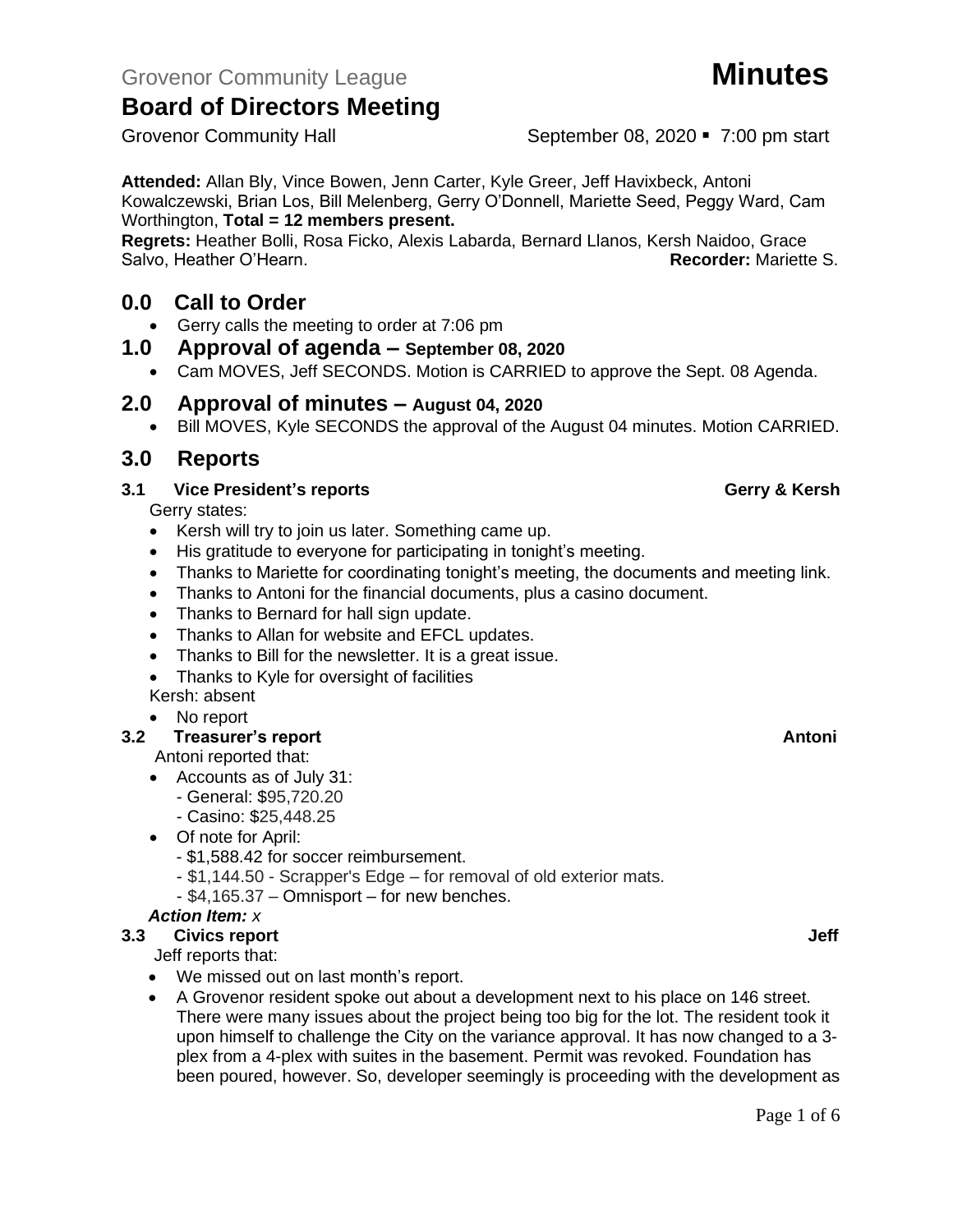Grovenor Community Hall September 08, 2020 • 7:00 pm start

a 3-plex. There are still concerns related to damage to the adjacent land by the foundation and a neighbour's property.

- He has been brought into a residential infill working group. It is not something just we in Grovenor are experiencing.
- The letter to City has expanded to bringing in more community leagues. The downside to that is that it will take longer to draft but could have a bigger impact.
- A property on 149 St. that was a rezone request to RA7. It is no longer pending but back listed as for sale. That property is still unsold.
- Alldritt property at corner of 142 St. And Stony Plain Road is sitting idle.
- Jasper Gates project, they have not had a meeting in a while.
- Cassandra Haraba is working on a large project with the residential infill group. An infill hole is caving in and damaging adjacent property at **10219 – 146 Street**. The desire is for the City to be more aware of the impact developers can have on a neighbourhood. Specifically, with regards to excavations done poorly, where damage has occurred to neighboring property. This now includes the 146th development. *Action item: Jeff to work with Community League action group on infill issues.*

## **3.4 City of Edmonton Constanting Constanting Constanting Constanting Constanting Constanting Constanting Constanting Constanting Constanting Constanting Constanting Constanting Constanting Constanting Constanting Cons**

Heather O: absent

• No report sent.

# **4.0 Old business**

- **4.1 Programs and Social update <b>Access 2.1 Access 2.1 Access 2.1 Access** 2.1 Access 2.1 Access 2.1 Access 2.1 Access 2.1 Access 2.1 Access 2.1 Access 2.1 Access 2.1 Access 2.1 Access 2.1 Access 2.1 Access 2.1 Access 2.1 A Heather/Grace stated: Absent • Neither are present. Deferred. **4.2 Sports update Rosa** Rosa: absent
	- No report sent. Deferred.

# **4.3 Facilities status update (Hall & Rec Centre) Kyle**

Kyle reported that:

- Not too much is going on with the facilities. Getting ready for outdoor rinks.
- He has a meeting on Sept 23 with EFCL on ice rinks.
- He is waiting on a quote for the sidewalk.
- Amanda is still doing the monitoring of the buildings.
- He is looking at getting an ice edging tool if we proceed. A walk behind unit similar to a lawn mower. It would improve the quality of the ice. Gerry says we can get 50% back using a CLIP grant.
- With a team of volunteers working with Michael McNally and without the need for attendants, that will reduce the overall expenses for the rink this season.
- The Rec Centre won't be opened this year due to Covid 19 concerns and AHS / City protocols making it difficult for staff to comply.
- We don't want to impinge on our budget if the casino revenues could be below normal in 2021.
- No concerns with Kyle going ahead with purchase of this second-hand machine.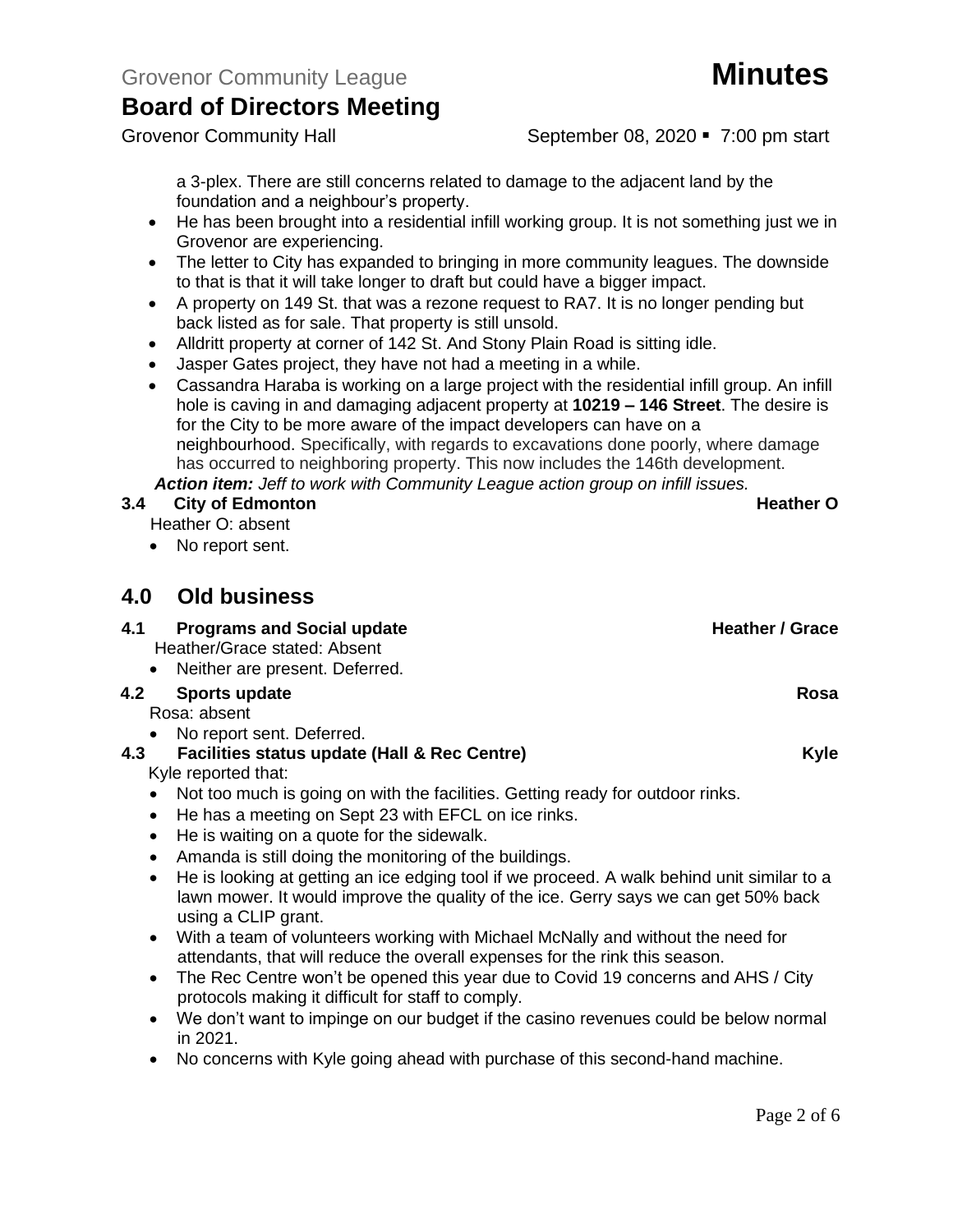# Grovenor Community League **Minutes**

# **Board of Directors Meeting**

- Grovenor skateboard park ramps were recently spray painted with graffiti. The city previously told us we could not put a coating or paint on the skateboard ramps. (Check in old minutes.) A safety concern as it is a ramp and could become slippery. Gerry to look into it further.
- There might be video of it? If we know when it happened specifically. A Friday night before Sept 02.
- It is mentioned that one of the ice rink gates is hanging due to being broken.
- It is asked when the hall might be opening again for regular renters. Discussion ensues on the potential of reopening for this group. Records must be maintained of all attendees for all activities. City and AHS protocols must be strictly adhered to. There are resulting liabilities.
- Kyle to look into the EFCL waiver. Go step by step. Try to keep people out of kitchen. Agreed to move any unneeded tables and chairs to rec centre.
- Hopefully in the next 2 weeks we can begin renting for Jazzercise and Yoga classes. This was agreed to by the board following further due diligence by Kyle.
- It is stated there may be problems with staying open for select events. We could say no birthday or other parties until further notice. The website already says this. Suggested to go on case by case basis in future and state that all new hall event bookings are subject to board approval.

*Action item: Gerry to look into how to clean up skateboard ramps from graffiti. Action item: Kyle to look into the broken metal upper and lower support on one of the rink gates.* 

*Action item: Allan to send Kyle the EFCL waiver. Action item: Allan to distribute the EFCL emails on liabilities to all.*

## **4.4 Webmaster update Allan**

Allan reported:

- The website is updated every Sunday with requests.
- He gets the EFCL updates and sends them to the executive.
- He has had requests for advertising from local residents. He will check with Bill.
- Hoping at the end of Sept he will have the time off to do deal with G Suite.

## **4.5 Neighbourhood Watch update Cameron**

Cameron stated:

- His neighbourhood watch group is going to meet next week. He will bring to next board meeting the results from that.
- He has heard from residents about disruptive neighbours. Want to explore options other than just calling police.
- Looking at crime stats in Grovenor, theft from vehicles and break and enters are # 1. Primarily to garages.
- Suggested to unplug or turn off garage door opener switches if going out of town.
- Report all incidents. Police don't regularly rove neighbourhoods any longer. Reporting everything gives them a reason to come to our neighbourhood.
- Check motion detector lights for burn out bulbs and adequacy of lighting. *Action item: x*

### **4.6 Rental Policy update All and Security Contract Contract Contract Contract Contract Contract Contract Contract Contract Contract Contract Contract Contract Contract Contract Contract Contract Contract Contract Contra**

Heather: absent

## Grovenor Community Hall September 08, 2020 • 7:00 pm start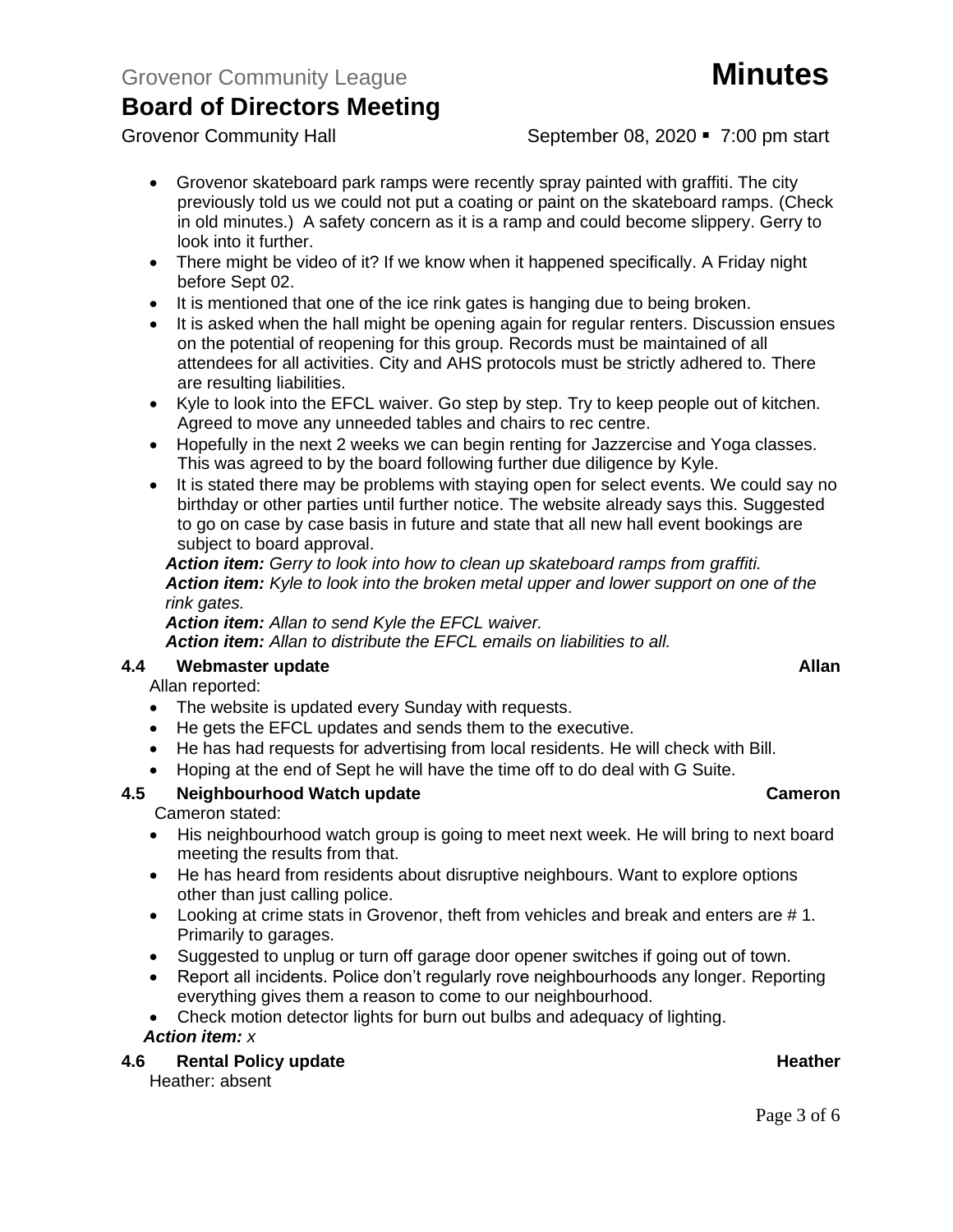Grovenor Community Hall September 08, 2020 • 7:00 pm start

## • Report deferred

- **4.7 Crosswalk signage/lights update 142 and 148 Streets Kersh/Gerry** Kersh absent: no update re 142 Street cross walk.
	- Re 148 Street cross walk, Gerry stated the city advised that this will be part of the review process when the LRT comes through.

### *Action Item: x*

## **4.8 Dog Park Signage Gerry**

Gerry reported:

- Heather O did send sign samples.
- Bill did run story in current newsletter about dog dos and don'ts based on information provided by the city. Further discussion required on which version of sign could be used at park.

### *Action item: x*

### **4.9 Jasper Gates Wellness Centre Food 4 Good program update Bill** Gerry reported that

• The program ended in August. The program manager advised that Grovenor should refer people to the Food Bank.

### **4.10 Newsletter status update**

• Bill left early. Newsletter delivered, so all is well.

## **4.11 Membership drive update.**

Brian stated:

- Signage at hall says it all. Plus, it is in the newsletter.
- He can send out skate tags and can send out cards.
- He gets updates from EFCL monthly or as sent out.

## **4.12 Other old business All**

 $\bullet$  n/a

## **5.0 New business**

## **5.1 Introduction of new Grovenor School Principal Vince**

Principal Charlene Roberge reported that:

- She has 20 years with Edmonton public schools and worked in administration with buffalo trails school. She has all grades. She was a consultant with inclusive learning, so Grovenor is a good fit with her. 7 years as consultant
- Now 160 students registered for the new school year. 35 students doing online learning for first quarter. on Nov 10. Families have the choice of in-person or online.
- Check out the Grovenor site. Constantly getting new information from AHS, etc.
- The students are in cohorts of 15 per class. Will move around differently in the school.
- To meet with someone at school, by appointment. Call first. QR codes in use.
- Re hand sanitizing and hand hygiene, school has sinks in every classroom.
- Loading zone is right in front of school.
- Back alley into school parking lot is in bad shape. She called 311. A grater was not successful in filling in the holes. West end not so great.
- Small amounts of graffiti appeared here and there over summer. They put in a service request with Edmonton Public School and it has been taken care of.

## Page 4 of 6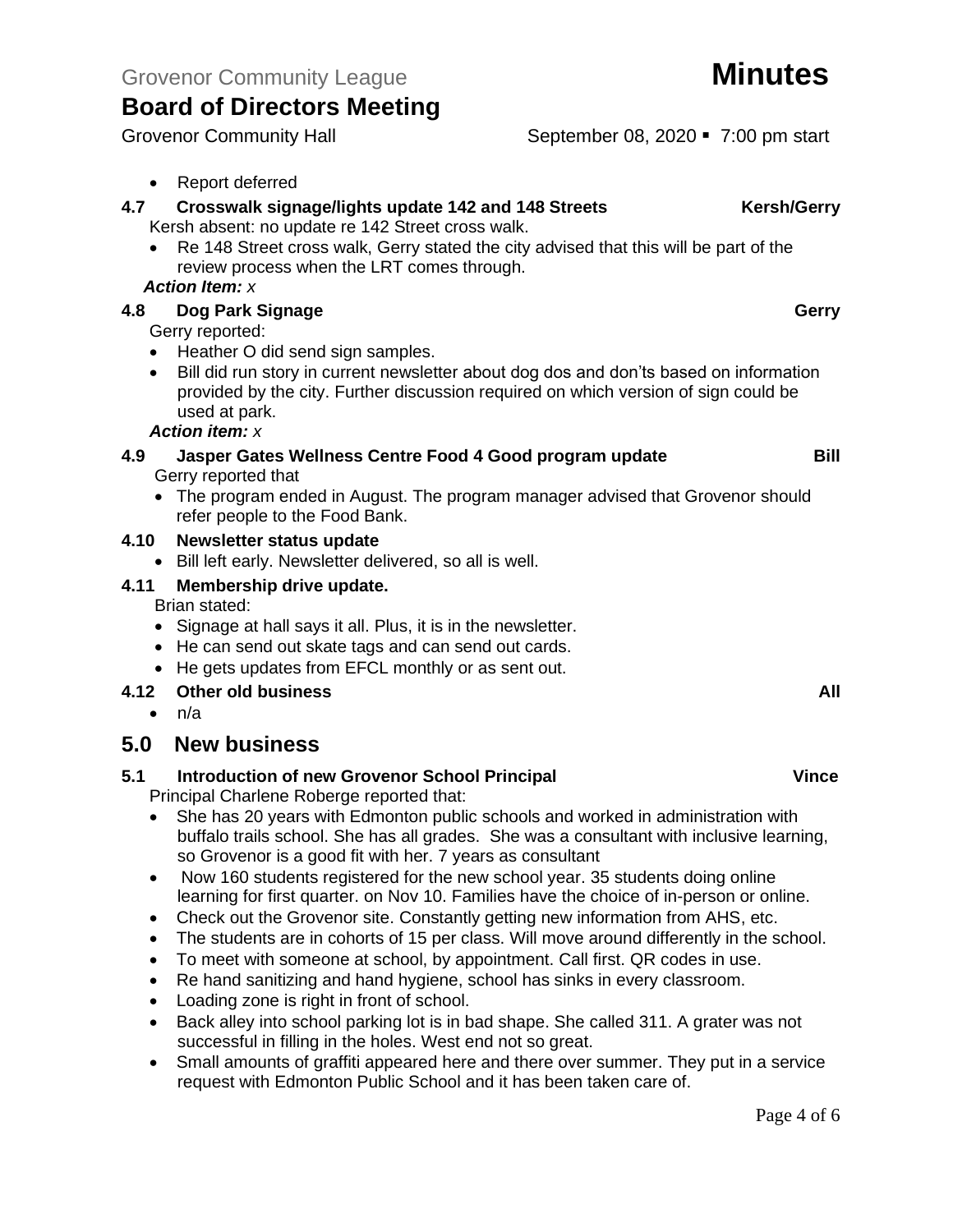Grovenor Community Hall September 08, 2020 • 7:00 pm start

- How can the school keep to the traditions in the community? They can still participate, but in a virtual way.
- The playground is being broken into sections so kids can play in their cohorts.
- They are supporting the families and children coming back. Mental aspect is the focus.
- It is asked if there is a need for funds in the school food program. Yes. Drop off cheque.
- Also asked if there is anything the board can do. Subdivide the playground area into quadrants.

*Action Item: Kyle and Gerry to spray paint lines on grass for play space grid. Action Item: Gerry to make arrangements to drop off food program cheque that was previously approved by the board.* 

## **5.2 Grovenor Casino update Gerry**

Gerry reported:

- Revenue is way down in Casinos so we should not expect the same intake that we have had in the past. Foot traffic is way down.
- The casino tables have been recently reopened.
- His feeling is we should still strive toward having a casino in 2021.
- As soon as he hears back from Rosa, he will update us.
- Our casino has been approved for 2021. But it may not be at Yellowhead necessarily.
- We hope to be able to proceed as normal, but there may be a delay in scheduling by AGLC.

*Action Item: Gerry will update us on 2021 Casino once he hears back from Rosa.*

## **6.0 Action Items update (for items not yet covered)**

- Brian to send message to Allan for posting membership details on website.
- For Grovenor connect email to no longer be published. Ask Heather if she will take it on. Vince will be available for now to cover the email address, but he may not be the most appropriate person as his kids have outgrown the school.
- Bike parade moot.
- Heather O did reach out to Cameron and his group can and will update next meeting.
- Sky Fire is not interested in advertising in Grovenor newsletter.
- Solar panel documents received by Kyle from Tony.
- Tobogganing hill will not be pursued at this time.

## **Adjourned 8:41 pm**

# **7.0 Next meeting – October 06, 2020 ▪ 7:00 pm**

\*Please see July Income Statement included below.